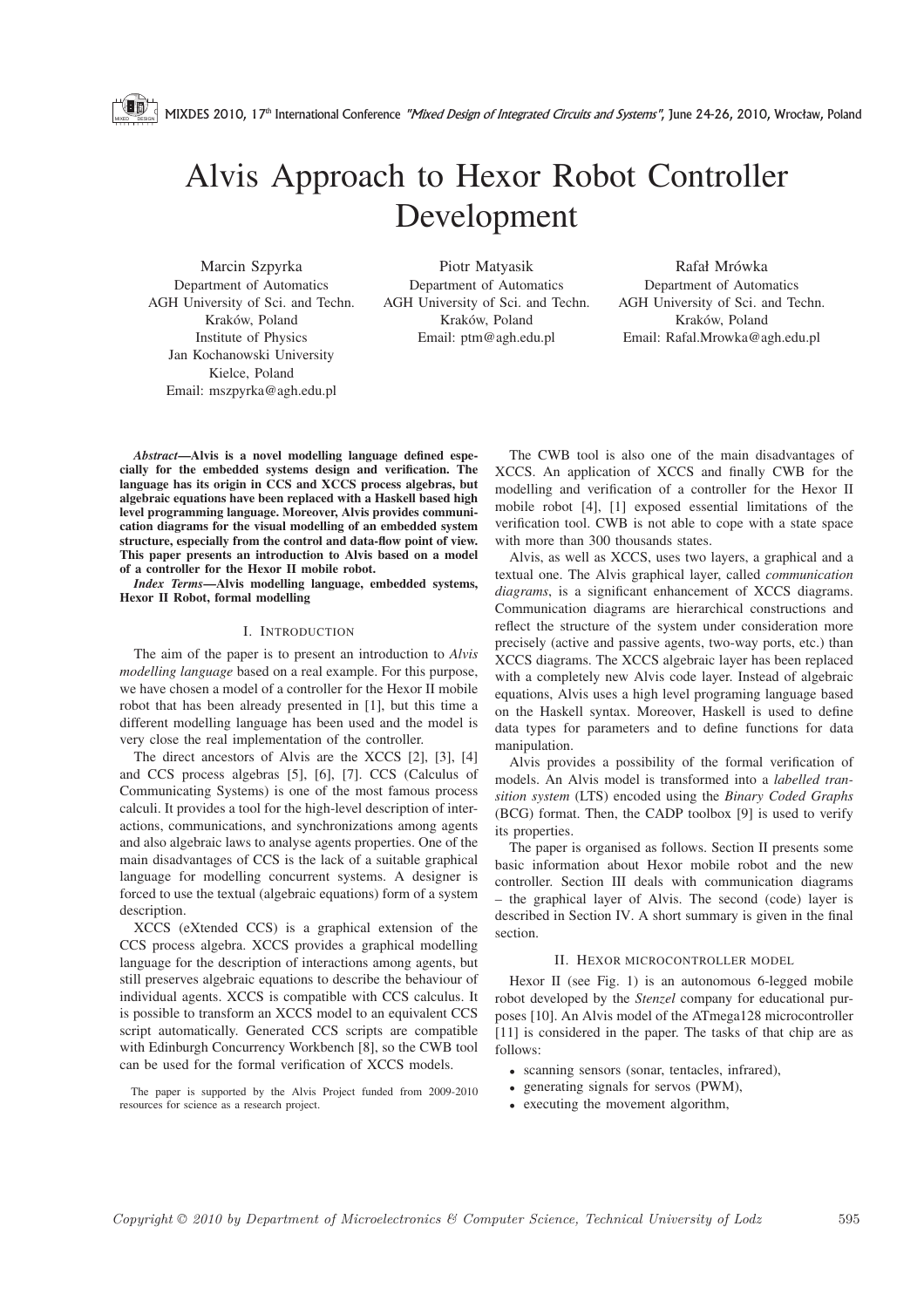- communicating with the host computer,
- executing higher level algorithm (obstacle avoidance, obstacle search, etc.).



Figure 1. Hexor mobile robot

Because of some software platform limitations [12], [13] of the original design, a new Hexor's internal controlling software architecture has been developed. The basic program with one control loop and interrupt routines has been replaced by a realtime embedded operating system. Each subsystem of Hexor robot is managed by its own task (see Fig. 2). One of the main advantages of these modifications is a more clear and easy to understand source code. This simplifies the parent control layer and enhances response time of a robot.



Figure 2. Hexor task model

The complete Hexor system architecture is presented in Fig. 3. It consists of three elements:

- AvrX micro-kernel,
- HexorNG software,
- High level intelligence.

Figure 2 presents a model of tasks and communication in the proposed new system. Ovals represent tasks, arrows represent FIFO's and data flow direction, and the square represents  $ISR<sup>1</sup>$ . The tasks are used for the following purposes:

• *Control & Communication* task is the main system task responsible for setting up hardware, interchanging data

<sup>1</sup>Interrupt Service Routine



Figure 3. Hexor system architecture

between other tasks, communication services and basic intelligence. The last feature means simply: *do not run into obstacles*.

- Sonar task provides the most recent sonar sensor readings.
- *IR* and *Tentacles* tasks report any changes in sensors state.
- *Movement* task controls servo positions and executes the movement algorithm on demand.
- *Watchdog* task simply resets the hardware watchdog chip every second.
- *ISR* is responsible for generating proper PWM<sup>2</sup> signals for servos. It is also used for context switching and timer execution for AvrX micro kernel.

## III. COMMUNICATION DIAGRAMS

The Alvis *graphical layer* is used to define interconnections among agents and takes the form of a *hierarchical communication diagram*. The term *agent* stand for any distinguished part of the model under consideration with its own identity. The graphical layer shows all communication channels among agents. It is composed of a set of pages, i.e. non-hierarchical parts of the diagram. A page may contain active agents, passive agents and connections among them.



Figure 4. Communication page

There are two kinds of agents in Alvis. *Active agents* (drawn as ovals) perform some activities and are similar to tasks in Ada programing language [14], [15], [16]. Each of them can be treated as a thread of control in a concurrent system. On the other hand, *passive agents* (drawn as rectangles) do not perform any individual activity, and are similar to protected objects (shared variables). Passive agents provide mechanism

2Pulse Width Modulation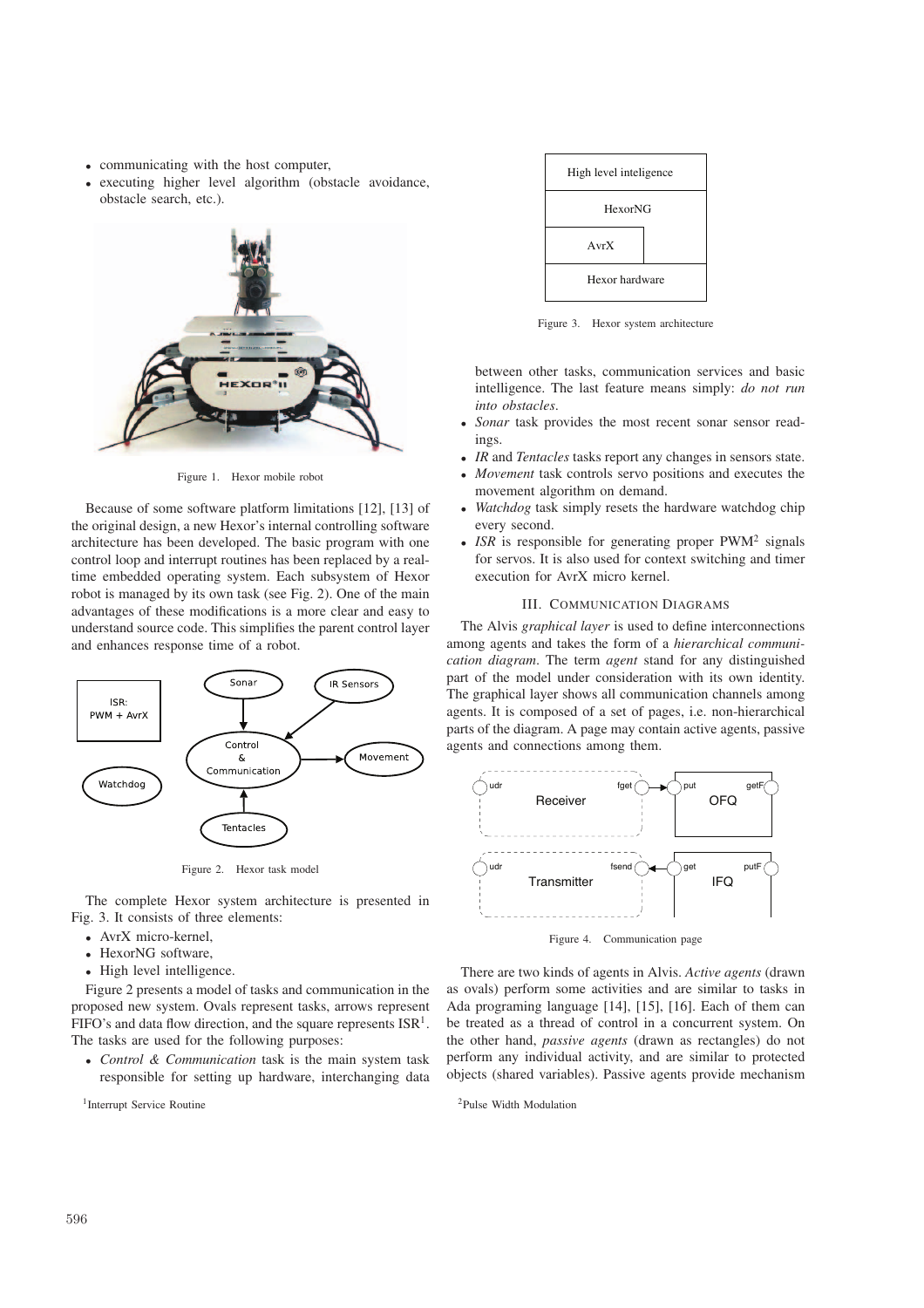for the mutual exclusion and data synchronisation. Moreover, Alvis provides mechanisms for the description of interrupt handling routines in the form of agents. An interrupt service is represented by a single active agent called *interrupt agent*. Such an agent is drawn using dashed lines.

The Hexor controller communication diagram contains four pages. *Communication* page is shown in Fig. 4. The page contains four agents. Two of them are simple FIFO queues for storing frames to be send or to be received. Another two agents are interrupt service routines. They provide interrupt driven UART communication. The *Receiver* task is executed every time a byte is ready to be taken from shift register. When it receives a complete frame it is stored in the queue. The *Transmitter* task is executed every time a byte was shifted from UART register. It takes frames from the output queue and sends them byte by byte.

An agent can communicate with other agents through *ports*. Ports are drawn as circles placed at the edges of the corresponding oval or rectangle. There is no distinction between input and output ports on communication diagrams. Any port can be used as an input or output one. The role a port plays is defined by its connections and the implementation of the corresponding agent.

It should be underlined that Alvis is a case sensitive language. Identifiers for agents must start with an uppercase letter, while identifiers for ports must start with a lowercase letter. Other characters (if any) must be alphabetic character, either uppercase or lowercase, digits, or an underscore.



Figure 5. ServoController page

Alvis agents can communicate with each other directly using the *connection mechanism* (communication channels). A connection between two active agents creates a synchronisation point between them. On the other hand, a connection between an active and an passive agents is similar to an asynchronous procedure call. Communication diagrams provide two kinds of connections: one-way (see Fig. 5) and two-way (see Fig. 4) ones. A one-way connection contains an arrowhead that points out the input port, but such a port is treated as an input port only for this particular connection. It can play another role for its other connections.

Figure 5 presents the *ServoController* page. It consists of two major elements. The first is a five channel software PWM implementation that generates signals for servos. The second element is the *MoveController* agent that executes the movement algorithm. It sets desired servo positions according to the selected movement mode (stop, forward, backward, left or right). Both agents are exchanging information via the *ServoSig* passive agent, which has also an input port for setting the camera position.



Figure 6. Hexor page

Alvis communication diagrams are hierarchical graphs. Pages are combined using the so-called *substitution mechanism*. An active agent at one level can be replaced by a page on the lower level, which usually gives a more precise and detailed description of the activity represented by the agent. Such an substituted agent is called *hierarchical* one. Hierarchical agents are indicated by black triangles. It should be underlined that all ports of an hierarchical agent must appear on the corresponding subpage as external (unconnected) ones.

The communication diagram for the controller contains two levels. The first (higher) level is shown in Fig. 6. Three agents with black triangles icons stand for three different modules of the system under consideration. Agent *Controller* represents the main control process of the system. The last page of the communication diagram is shown in Fig. 7. The agents represent the robot sensors.

## IV. CODE LAYER

To describe the behaviour of individual agents, Alvis uses a high level programing language based on the Haskell [17] syntax called *Alvis Behaviour Description Language* or shortly ABD language [18]. The ABD language has its origin in CCS and XCCS process algebras. However, to make the language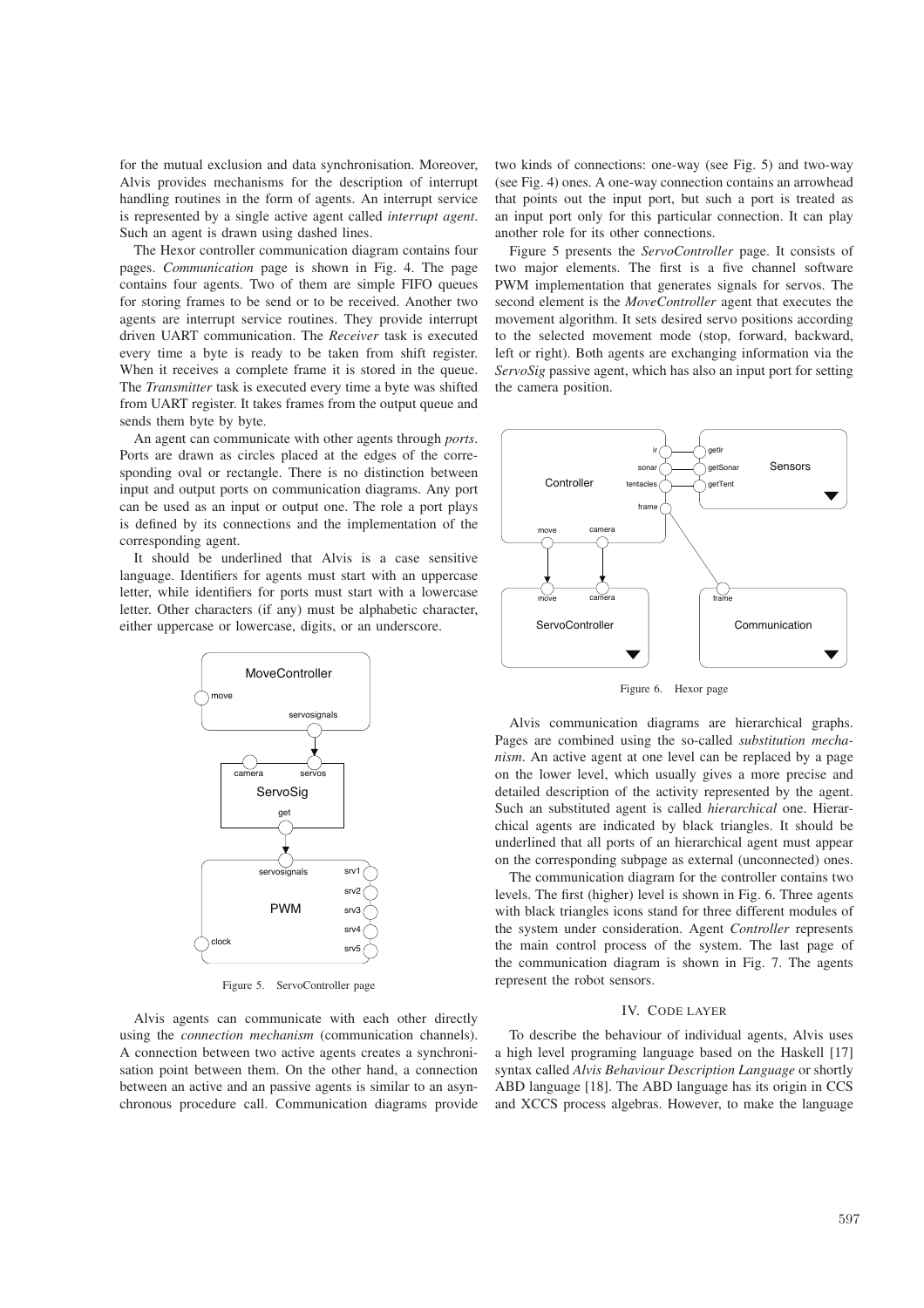

Figure 7. Sensors page

more convenient from the practical (engineering) point of view, algebraic equations and operators have been replaced with statements typical for high level programming languages. ABD language is used to define:

- 
- data types used in the model under consideration,
- functions for data manipulation
- behaviour of individual agents.

This section presents a few pieces of Alvis code that demonstrate the most important parts of the language.

The code layer of an Alvis model is stored in a textual source file. The file contains two parts – the preamble and implementation. Encoded in pure Haskell, the *preamble* contains definitions of types, constants and functions used to manipulate data in a model. The *implementation* contains definitions of the agents' behaviour and is encoded using native ABD language statements.

Table I SELECTED BASIC HASKELL TYPES

| Type name   | <b>Description</b>                                       |
|-------------|----------------------------------------------------------|
| Char        | Unicode characters                                       |
| <b>Bool</b> | Values in Boolean logic – True and False                 |
| Int         | Fixed-width integer values – The exact range of          |
|             | values represented as <i>Int</i> depends on the system's |
|             | longest <i>native</i> integer.                           |
| Double      | Float-point numbers typically 64 bits wide and uses      |
|             | the system's native floating-point representation.       |

The ABD language uses the Haskell type system. Selected basic Haskell's types recommended to be used in ABD language are presented in Table I. The most common composite data types in Haskell (and ABD) are *lists* and *tuples*. A *list* is a sequence of elements of the same type, with the elements

being enclosed in square brackets and separated by commas, while a *tuple* is a sequence of elements of possibly different types, with the elements being enclosed in parentheses and separated by commas. Moreover, to make the source code more readable, one can introduce a synonym for an existing type (see type *Frame* below) and define the so-called algebraic data types, e.g. an enumeration type (see type *FrameType* Listing 1). For more details see for example [17].

```
data FrameType = IR | TENT | MOVE | CAM | SONAR
type Frame = (FrameType, Int)
```

```
char2ftype :: Char -> FrameType
char2ftype '1' = IRchar2ftype '2' = TENT
char2ftype '3' = MOWEchar2ftype '4' = CAMchar2ftype '5' = SONAR
```
Listing 1. Part of the model preamble

Listing 1 presents a part of the model preamble. The implementation part contains definitions of the agents' behaviour. It contains at least one *agent block* of the following form:

```
agent AgentName
-- declaration of parameters
-- agent body
agent Sonar
 -- parameters
  value :: Int
 oldVal :: Int
-- body
 oldVal = 0startPoint:
    in sonar value
    jump (value == oldVal) sNoChange
    out getSonar value
    oldVal = value
  sNoChange:
    delay 100
    jump startPoint
```
Listing 2. Agent Sonar implementation

Let us consider the definition of the agent *Sonar* presented in Listing 2. The agent *Sonar* uses two integer parameters *value* and *oldVal* (with the initial value equal to 0). ABD language uses the *recursion* mechanism for looping. Two language concepts are used for this purpose *labels* and the *jump statement*. Labels are identifiers followed by a colon (e.g. startPoint: in Listing 2). The jump statement is composed of the *jump* key word and a label name (without a colon). Most Alvis statements may be followed by a *guard*. A *guard* is an additional constraint, which must be fulfilled before the corresponding statement is executed. Guards are logical expressions, written in Haskell, placed inside round brackets after the statement name (see the first jump statements in Listing 2).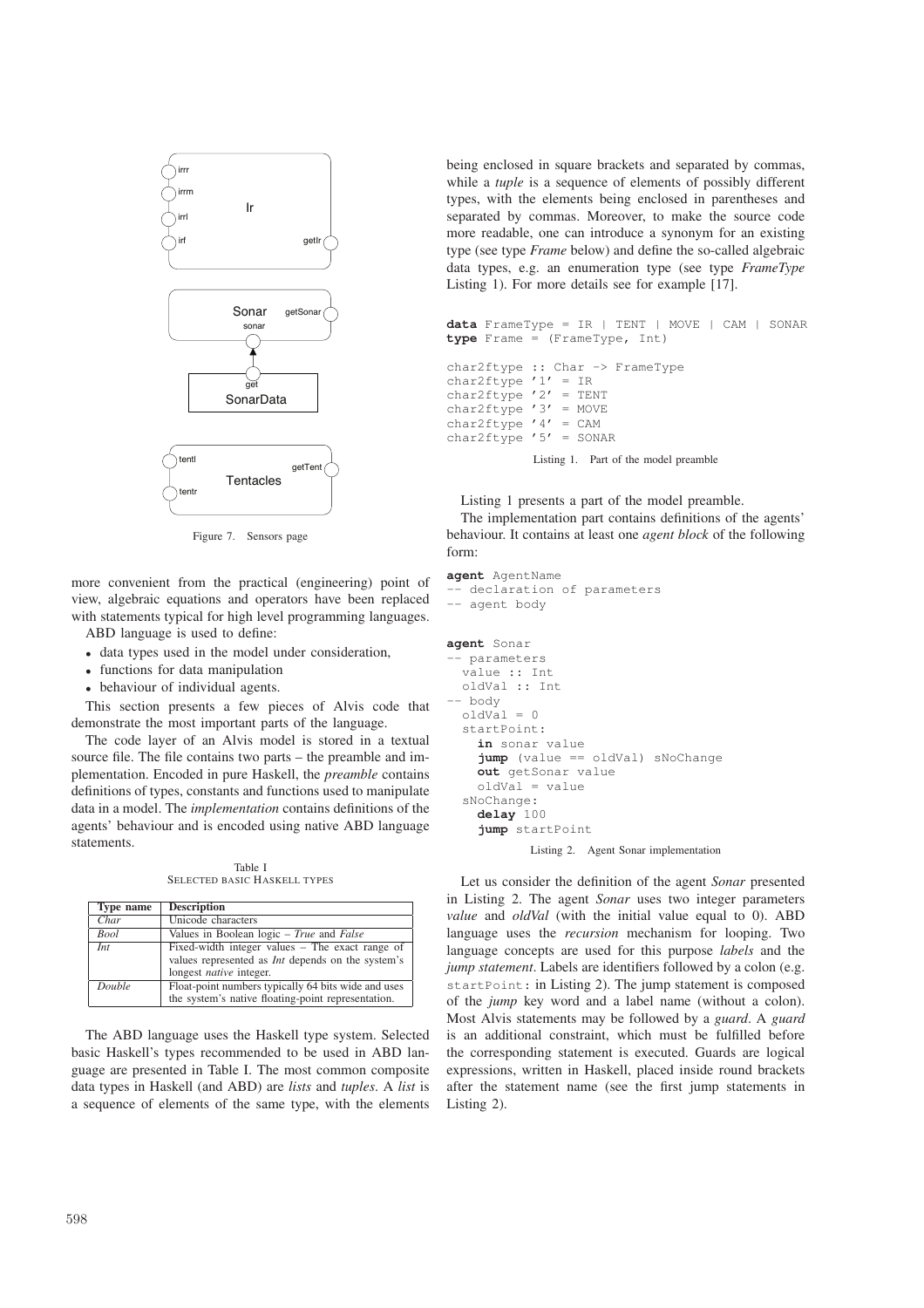The ABD language uses two statements for the communication. The *in* instruction for collecting data and *out* for sending. Each of them takes a port name as its first argument and optionally a parameter name as the second. Parameters are not used for pure synchronisations. The *in* statement assigns the collected value to its parameter, while the *out* statement sends the value of its parameter (or constant). The *Sonar* agent collects data through the port *sonar* and sends data through the port *getSonar*. To postpone the agent for 100 milliseconds the *delay* statement is used.

In the implementation part, the  $=$  symbol stands for the assignment operator and is a part of the *exec* statement. The *exec* statement is the default one in the ABD language and therefore, it can be omitted if no guard is used. For example, the *Sonar* agent uses the *exec* statement to assign a new value to the *oldVal* parameter.

The *Ir* and *Tentacles* agents are implemented in a similar way.

```
agent PWM
  -- parameters
  servos :: (Int, Int, Int, Int, Int)
  -- left leg, tilt, rigth leg,
  -- camera horizontal, camera vertical
 counter :: Int
 -- body
 counter = 0
startPoint:
  jump (counter < 60 ) go
   counter = 0
  go:
  in clock
  in servosignals servos
  alt (counter == 0)
   out srv1 1
    out srv2 1
   out srv3 1
   \sin t srv4 1
    out srv5 1
  alt (counter > 0)
   out (counter == get1st servos) srv1 0
    out (counter == get2nd servos) srv2 0
    out (counter == get3rd servos) srv3 0
    out (counter == get4th servos) srv4 0
    out (counter == get5th servos) srv5 0
  counter = counter + 1
  jump startPoint
```
Listing 3. Agent PWM implementation

A communication through a port can be a pure synchronisation i.e. a communication without sending values of parameters. Such a communication only synchronises two agents. For example, the *PWM* agent (see Listing 3) synchronises with the clock.

In order to allow for the description of agents whose behaviour may follow different alternative paths, the ABD language offers the *alt* statement. The statement is similar to the basic *select* statement from Ada programming language. Let us consider the piece of code from Listing 4. The behaviour of the agent *Controller* is described by a single loop with

```
agent Controller
   f :: Frame
   ft :: FrameType
   d :: Int
-- body
startPoint:
 alt -- frame received from serial link
    in frame f
    ft = fst f
    alt (ft = IR)
      out ir -128
    alt (ft = TENT)
      out tentacles -128
    alt (ft = SOMAR)
      out sonar -128
    alt (ft = MOVE)
      d = snd f
      out move d
    alt (ft = CAM)
      d = \text{snd } fout camera d
  alt -- new sensor values to send
    in ir d
    f = (TR, d)out frame f
  alt
    in sonar d
    f = (sonar, d)out frame f
  alt
    in tentacles d
    f = (TENT, d)out frame f
  jump startPoint
          Listing 4. Agent Controller implementation
```
four alternatives (branches). Each branch may have attached a guard. A branch is called *open*, if it does not have a guard attached or its guard evaluates to *true*. Otherwise, a branch is called *closed*. When an *alt* statement is to be executed, all guards are evaluated to determine, which branches are *open*. If more than one branch is open, the choice between them is indeterministic.

```
agent FQ
  fqueue :: [Frame]
  count :: Int
  f :: Frame
-- body
 count = 0alt (count > 0)
    f = head \ fqueuefqueue = tail fqueue
    count = count -1out get f
 alt
    in put f
    fqueue = fqueue ++ [f]count = count + 1Listing 5. Agent FQ implementation
```
The *alt* statement is also used for description services provided by passive agents. Let us consider the implementation